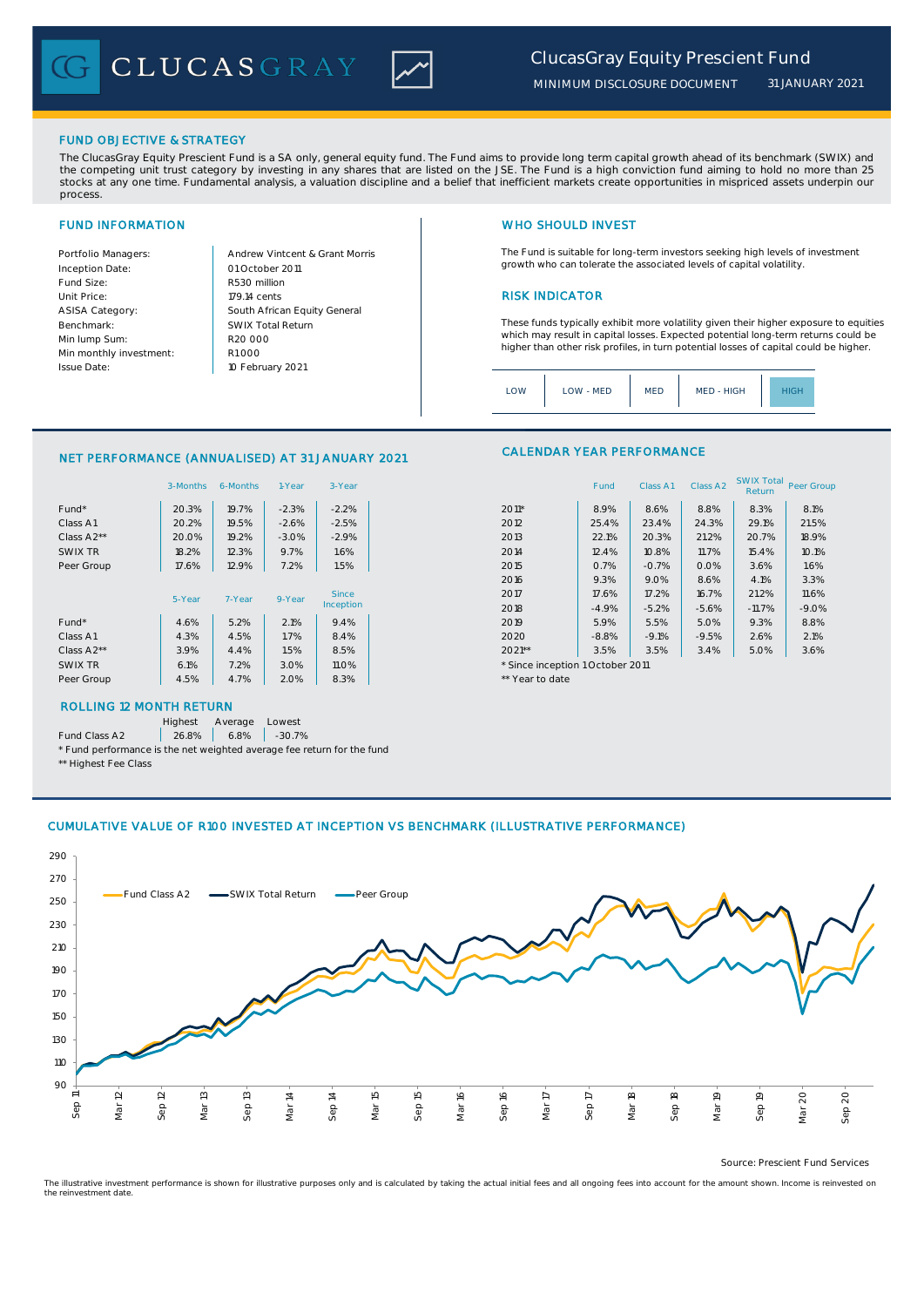CLUCASGRAY



*MINIMUM DISCLOSURE DOCUMENT 31 JANUARY 2021*

| Naspers              | 8.1% |
|----------------------|------|
| ABSA Group           | 6.3% |
| <b>Standard Bank</b> | 6.2% |
| Anglo American       | 4.6% |
| Brit AM Tobacco      | 4.5% |
| Long4Life            | 4.4% |
| <b>MTN</b>           | 3.9% |
| Exxaro               | 3.9% |
| Motus                | 3.4% |
| Firstrand            | 3.3% |



## DISTRIBUTIONS FEE STRUCTURE

|                               |                     |                                     | Class A <sub>2</sub> | Class A1 |  |
|-------------------------------|---------------------|-------------------------------------|----------------------|----------|--|
| <b>Distribution Frequency</b> | Annually            | TER                                 |                      |          |  |
| <b>Distribution Date</b>      | 01 April            | Annual Management Fee (excl. VAT)   | 1.30%                | 0.90%    |  |
| Last Distribution             | 5.58 cents per unit | Other Cost                          | 0.03%                | 0.03%    |  |
|                               |                     | VAT                                 | 0.20%                | 0.14%    |  |
|                               |                     | Total Expense Ratio (incl. VAT)     | .53%                 | 1.07%    |  |
|                               |                     | Transaction Costs (incl. VAT)       | 0.31%                | 0.31%    |  |
|                               |                     | Total Investment Charge (incl. VAT) | .84%                 | 1.38%    |  |
|                               |                     |                                     |                      |          |  |

# MONTHLY COMMENTARY

2021 appears to have started in much the same vein as 2020 ended, with South African equity markets rising strongly in the month. The ClucasGray Equity Prescient Fund gained 3.5% in January, in line with peers, and ahead of the JSE Capped Swix index which gained 3.1%. Over the last quarter, the Fund has now gained over 20%.

During January, numerous key holdings saw their share prices rise appreciably. Long4Life was the stand out performer, gained 28% in the month. As is often the case, the catalyst for this re-rating is not clear, except that the share price in 2020 bore no resemblance to the value we estimated to be embedded in the group structure. Other notable performers in the month included Naspers and Motus which both gained over 10%, while Exxaro, Old Mutual, BHP and Netcare all gained over 7%.

With the rally in many key commodities, the Resources sector has enjoyed a very strong quarter. The Fund has held large weightings in four of the large diversified miners<br>and we took the opportunity to lighten the exposure these holdings.